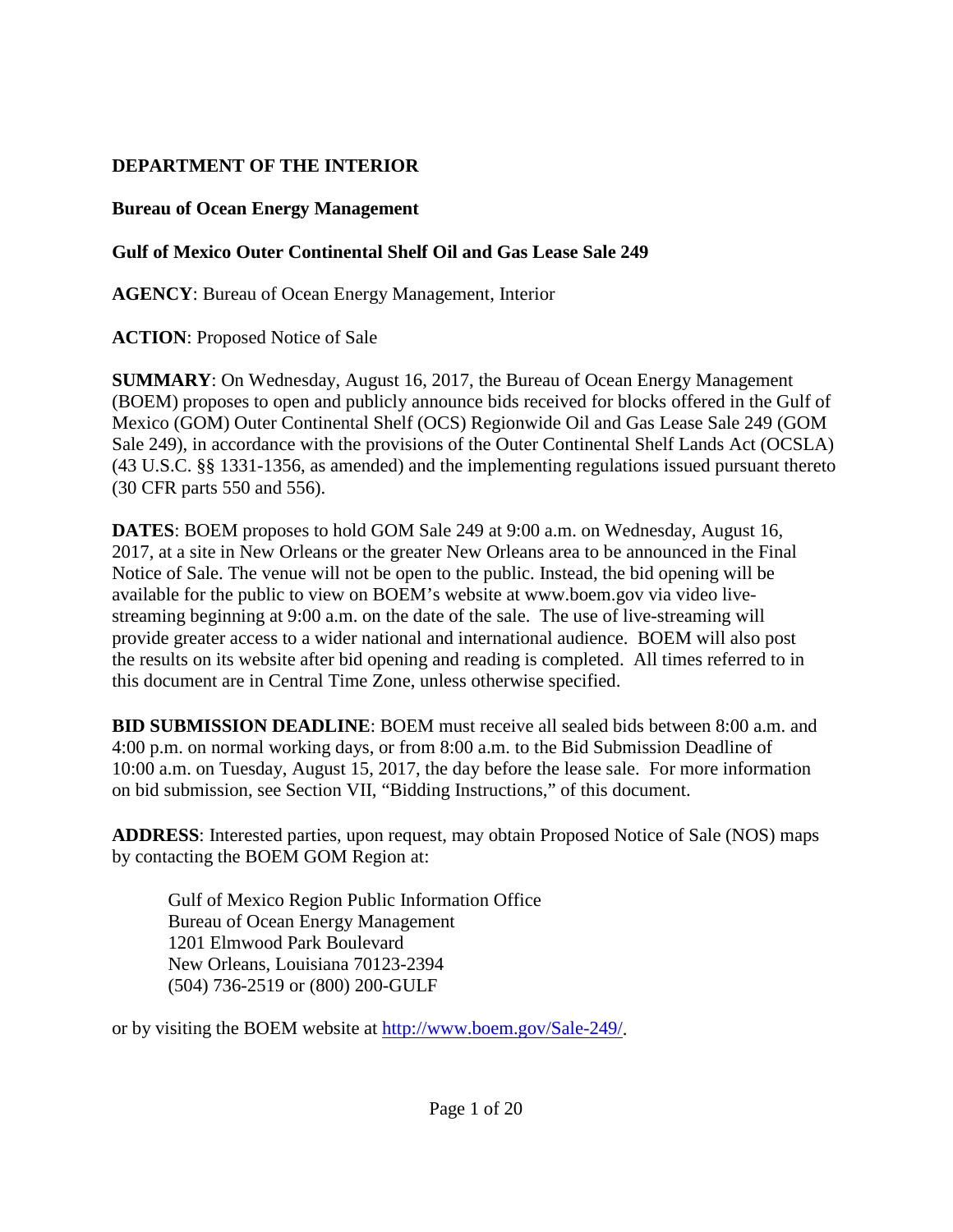### **TABLE OF CONTENTS**

This Proposed NOS includes the following sections:

- I. LEASE SALE AREA
- II. STATUTES AND REGULATIONS
- III. LEASE TERMS AND ECONOMIC CONDITIONS
- IV. LEASE STIPULATIONS
- V. INFORMATION TO LESSEES
- VI. MAPS
- VII. BIDDING INSTRUCTIONS
- VIII. BIDDING RULES AND RESTRICTIONS
- IX. FORMS
- X. THE LEASE SALE
- XI. DELAY OF SALE
- XII. UPCOMING MILESTONES

APPENDIX A: REPEAL LANGUAGE FOR ROYALTY SUSPENSION PROVISIONS FOR GOM SALE 249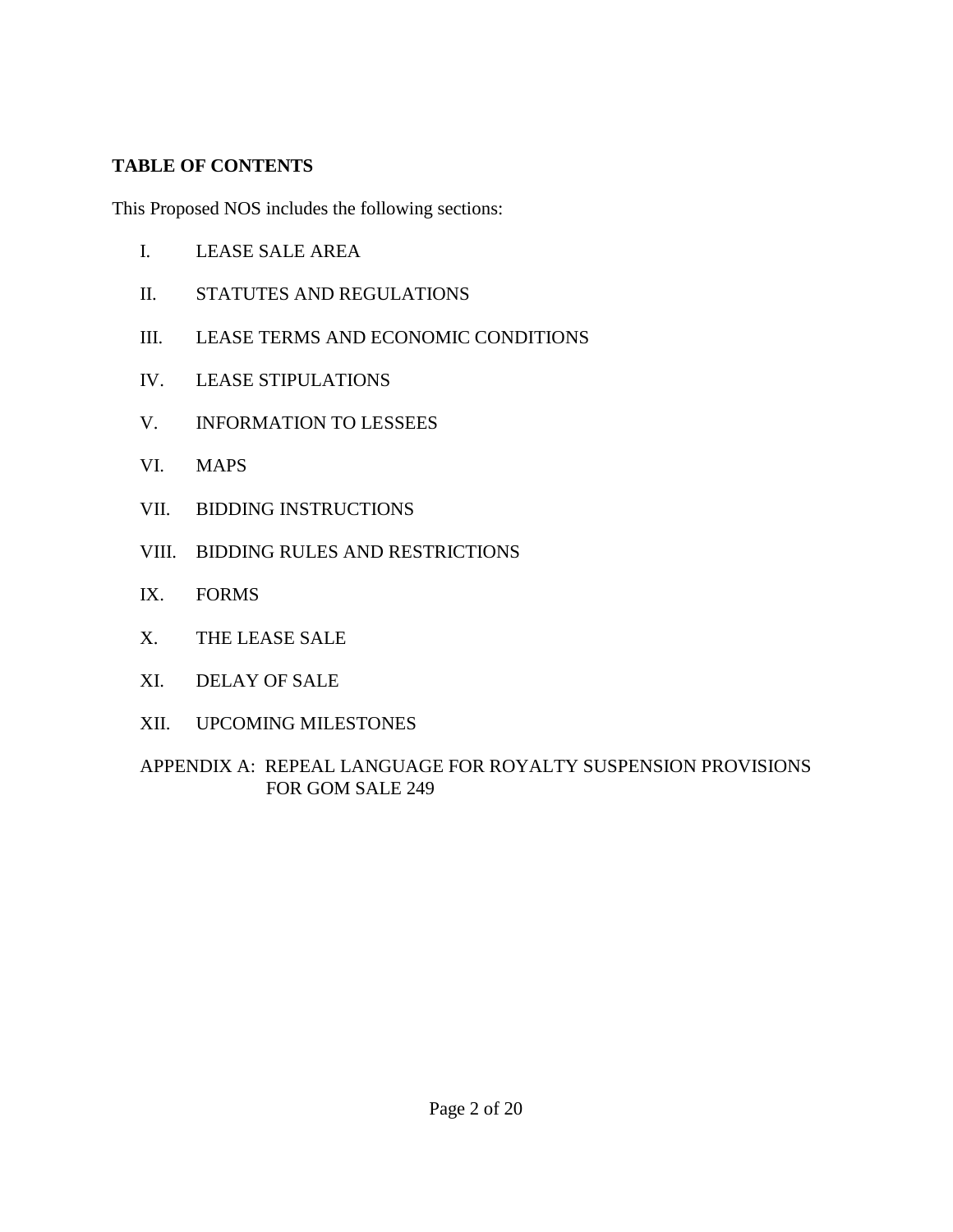#### **I. LEASE SALE AREA**

**Blocks Offered for Leasing**: BOEM proposes to offer for bid in this lease sale all of the available unleased acreage in the GOM, except those blocks listed in "Blocks Not Offered for Leasing" below.

**Blocks Not Offered for Leasing**: The following whole and partial blocks are not offered for bid in this sale:

Whole and partial blocks that lie within the boundaries of the Flower Garden Banks National Marine Sanctuary (in the East and West Flower Garden Banks and the Stetson Bank) are identified in the following list below:

High Island, East Addition, South Extension (Leasing Map TX7C) Whole Block: A-398 Portions of Blocks: A-366, A-367, A-374, A-375, A-383, A-384, A-385, A-388, A-389, A-397, A-399, A-401

High Island, South Addition (Leasing Map TX7B) Portions of Blocks: A-502, A-513

Garden Banks (OPD NG15-02) Portions of Blocks: 134, 135

Blocks that are adjacent to or beyond the United States Exclusive Economic Zone in the area known as the northern portion of the Eastern Gap:

Lund South (OPD NG 16-07)

Whole Blocks: 128, 129, 169 through 173, 208 through 217, 248 through 261, 293 through 305, and 349

Henderson (OPD NG 16-05)

Whole Blocks: 466, 508 through 510, 551 through 554, 594 through 599, 637 through 643, 679 through 687, 722 through 731, 764 through 775, 807 through 819, 849 through 862, 891 through 905, 933 through 949, and 975 through 992

Partial Blocks: 467, 511, 555, 556, 600, 644, 688, 732, 776, 777, 820, 821, 863, 864, 906, 907, 950, 993, and 994

#### Florida Plain (OPD NG 16-08)

Whole Blocks: 5 through 24, 46 through 67, 89 through 110, 133 through 154, 177 through 197, 221 through 240, 265 through 283, 309 through 327, and 363 through 370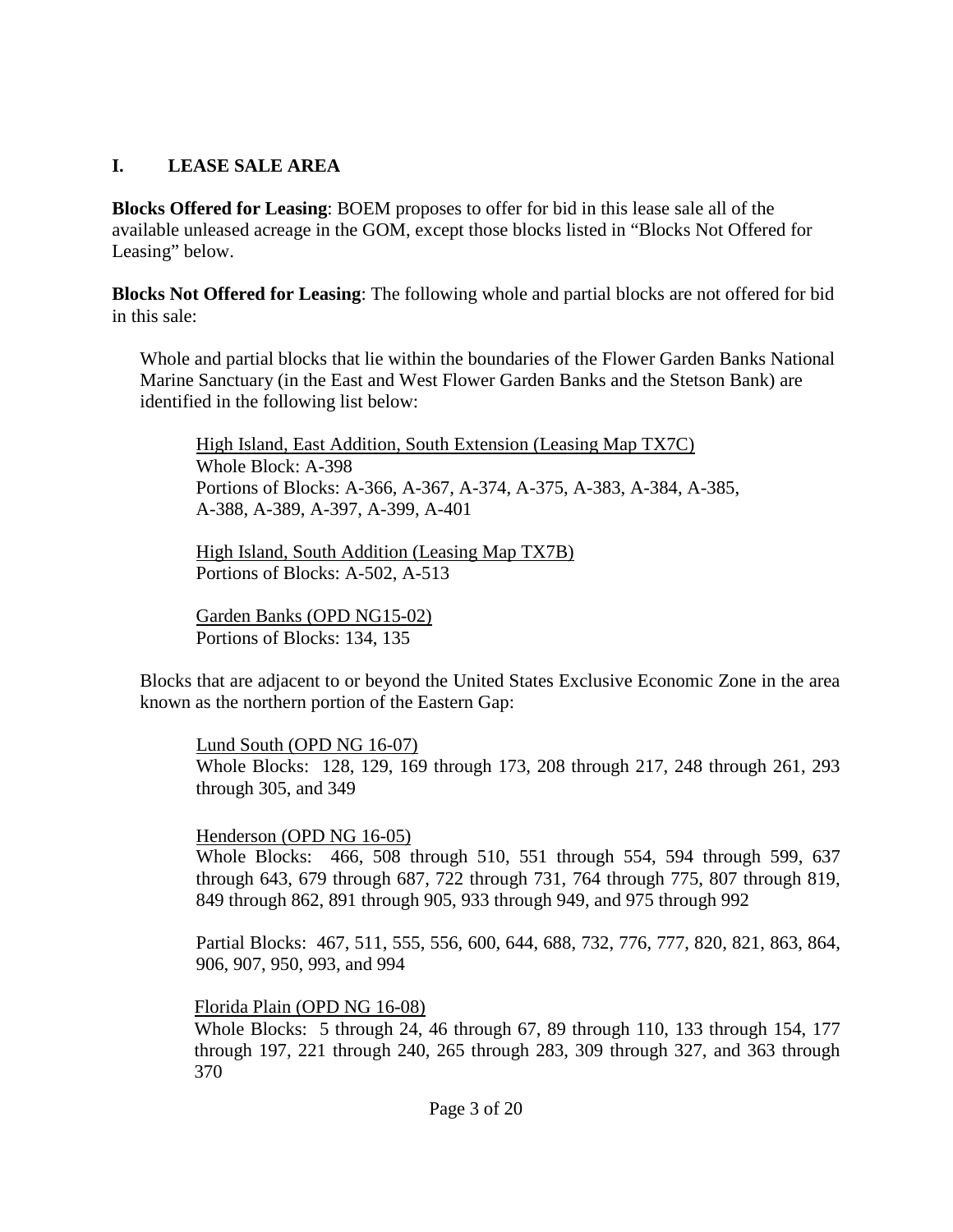All whole or partial blocks deferred by the Gulf of Mexico Energy Security Act of 2006, Pub. L. No. 109-432:

#### Pensacola (OPD NH 16-05)

Whole Blocks: 751 through 754, 793 through 798, 837 through 842, 881 through 886, 925 through 930, and 969 through 975

#### Destin Dome (OPD NH 16-08)

Whole Blocks: 1 through 7, 45 through 51, 89 through 96, 133 through 140, 177 through 184, 221 through 228, 265 through 273, 309 through 317, 353 through 361, 397 through 405, 441 through 450, 485 through 494, 529 through 538, 573 through 582, 617 through 627, 661 through 671, 705 through 715, 749 through 759, 793 through 804, 837 through 848, 881 through 892, 925 through 936, and 969 through 981

DeSoto Canyon (OPD NH 16-11) Whole Blocks: 1 through 15, 45 through 59, and 92 through 102 Partial Blocks: 16, 60, 61, 89 through 91, 103 through 105, and 135 through 147

Henderson (OPD NG 16-05) Partial Blocks: 114, 158, 202, 246, 290, 334, 335, 378, 379, 422, and 423

The lease status of the following blocks are currently under appeal; should the appeal(s) be resolved prior to publishing the Final NOS, the block(s) may be available for lease in GOM Sale 249.

West Cameron (Leasing Map LA1) Block 171 Matagorda Island (Leasing Map TX4) Block 632 Matagorda Island (Leasing Map TX4) Block 656 Matagorda Island (Leasing Map TX4) Block 657

## **II. STATUTES AND REGULATIONS**

Each lease is issued pursuant to OCSLA, and is subject to OCSLA, implementing regulations promulgated pursuant thereto, and other applicable statutes and regulations in existence upon the effective date of the lease, as well as those applicable statutes enacted and regulations promulgated thereafter, except to the extent that the after-enacted statutes and regulations explicitly conflict with an express provision of the lease. Each lease is also subject to amendments to statutes and regulations, including, but not limited to, OCSLA, that do not explicitly conflict with an express provision of the lease. The lessee expressly bears the risk that such new or amended statutes and regulations (i.e., those that do not explicitly conflict with an express provision of the lease) may increase or decrease the lessee's obligations under the lease.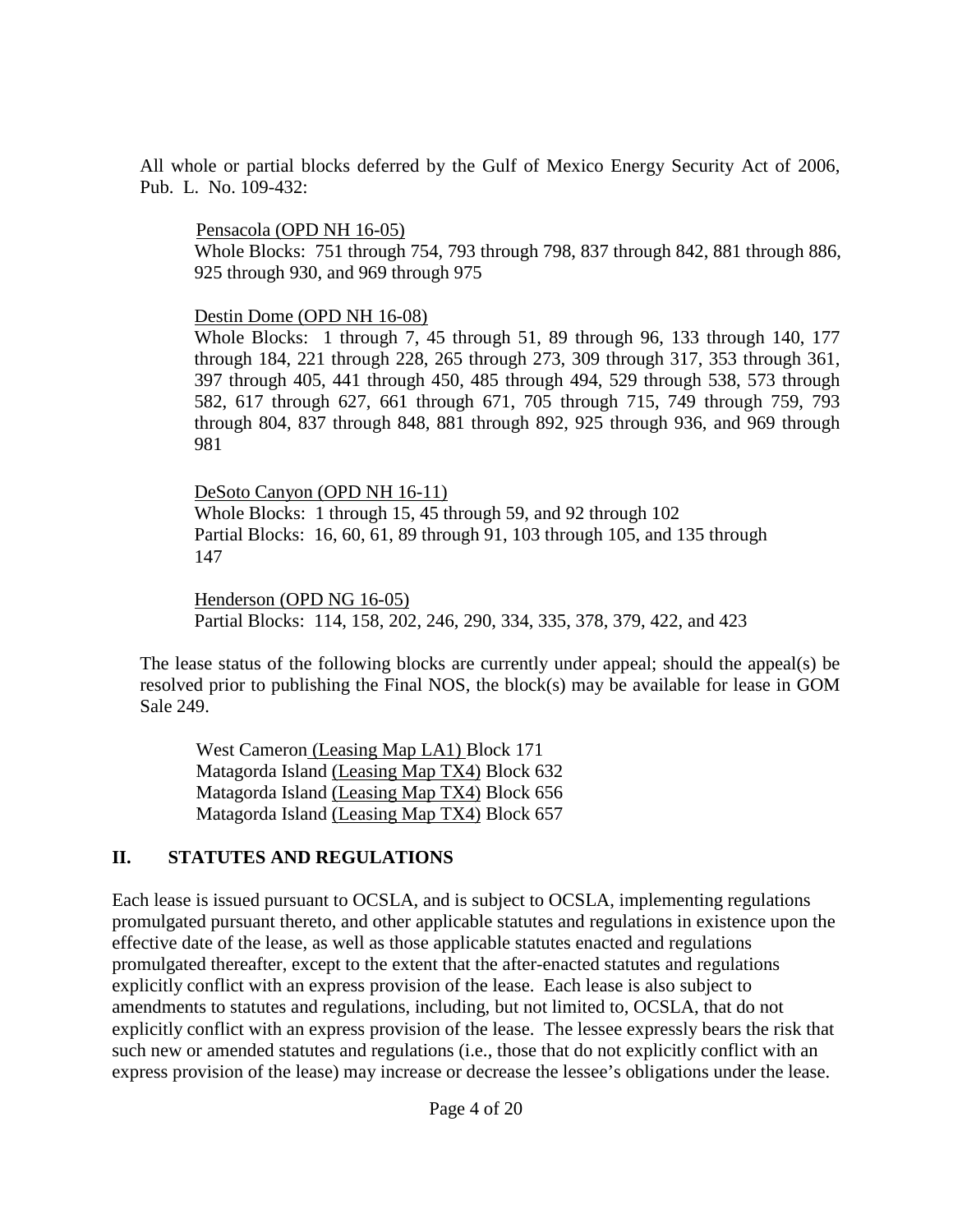## **III. LEASE TERMS AND ECONOMIC CONDITIONS**

#### **Lease Terms**

### **OCS Lease Form**

BOEM will use Form BOEM-2005 (October 2011) to convey leases resulting from this sale. This lease form may be viewed on the BOEM website at [http://www.boem.gov/About-](http://www.boem.gov/About-BOEM/Procurement-Business-Opportunities/BOEM-OCS-Operation-Forms/BOEM-2005.aspx)[BOEM/Procurement-Business-Opportunities/BOEM-OCS-Operation-Forms/BOEM-2005.aspx.](http://www.boem.gov/About-BOEM/Procurement-Business-Opportunities/BOEM-OCS-Operation-Forms/BOEM-2005.aspx) The lease form will be amended to conform with the specific terms, conditions, and stipulations applicable to the individual lease. The terms, conditions, and stipulations applicable to this sale are set forth below.

### **Initial Periods**

Initial periods are summarized in the following table:

| <b>Water Depth</b><br>(Meters) | <b>Initial Period</b>                                                                                                                                                                                                                                                                       |  |
|--------------------------------|---------------------------------------------------------------------------------------------------------------------------------------------------------------------------------------------------------------------------------------------------------------------------------------------|--|
| $0 \text{ to } < 400$          | Standard initial period is five years; the lessee may earn an additional<br>three years (i.e., for an eight year extended initial period) if a well is<br>spudded targeting hydrocarbons below 25,000 feet True Vertical<br>Depth Subsea (TVD SS) during the first five years of the lease. |  |
| $400 \text{ to} < 800$         | Standard initial period is five years; the lessee will earn an additional<br>three years (i.e., for an eight year extended initial period) if a well is<br>spudded during the first five years of the lease.                                                                                |  |
| $800 \text{ to } < 1,600$      | Standard initial period is seven years; the lessee will earn an<br>additional three years (i.e., for a ten year extended initial period) if a<br>well is spudded during the first seven years of the lease.                                                                                 |  |
| 1.60                           | Ten years                                                                                                                                                                                                                                                                                   |  |

(1) The standard initial period for a lease in water depths less than 400 meters issued as a result of this sale is five years. If the lessee spuds a well targeting hydrocarbons below 25,000 feet TVD SS within the first five years of the lease, then the lessee may earn an additional three years, resulting in an eight year extended initial period. The lessee will earn the eight year extended initial period when the well is drilled to a target below 25,000 feet TVD SS, or the lessee may earn the eight year extended initial period in cases where the well targets, but does not reach, a depth below 25,000 feet TVD SS due to mechanical or safety reasons, where sufficient evidence is provided that it did not reach that target for reasons beyond the lessee's control.

In order to earn the eight year extended initial period, the lessee is required to submit to the BOEM GOM Regional Supervisor for Leasing and Plans, as soon as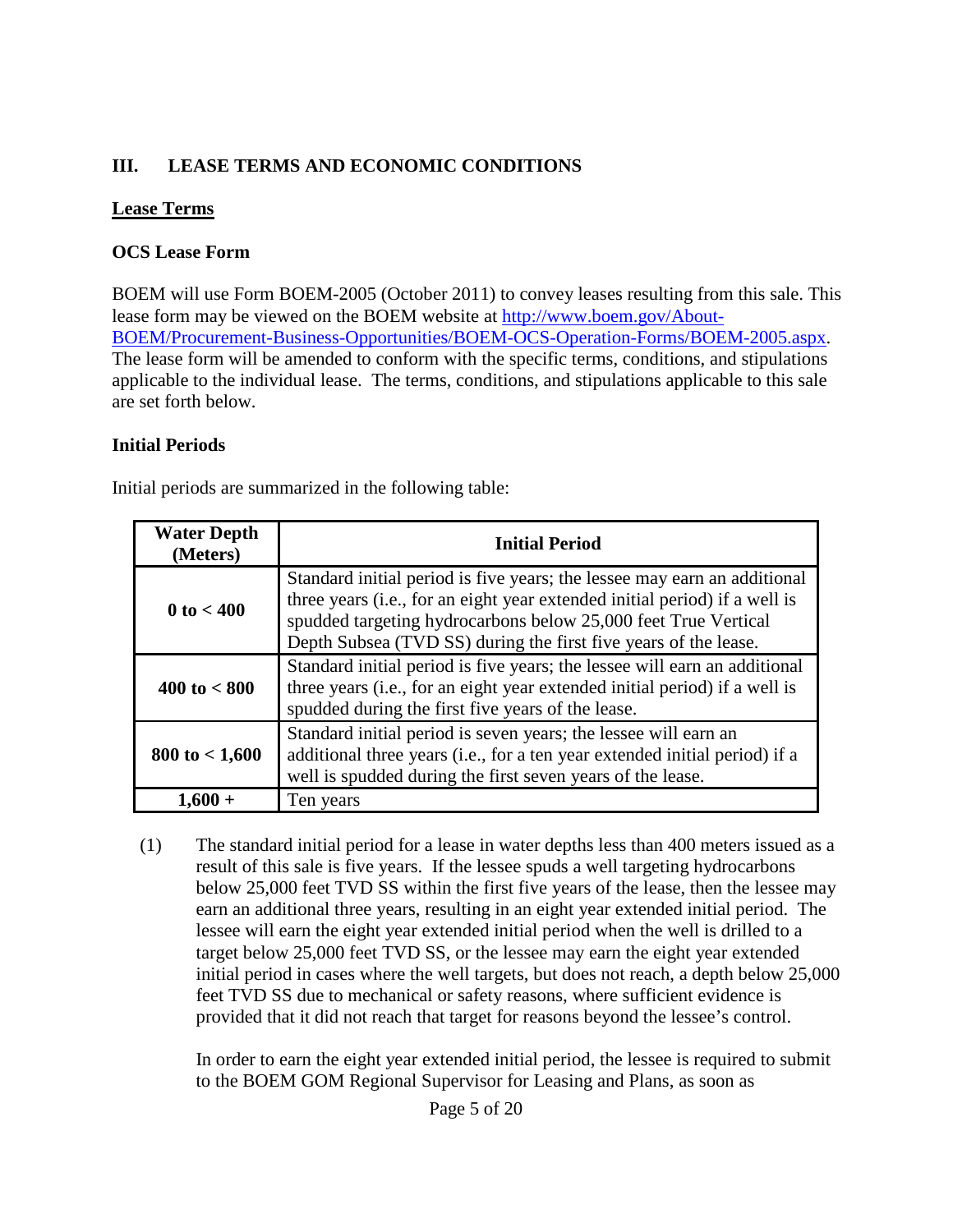practicable, but in any instance not more than 30 days after completion of the drilling operation, a letter providing the well number, spud date, information demonstrating a target below 25,000 feet TVD SS and whether that target was reached, and if applicable, any safety, mechanical, or other problems encountered that prevented the well from reaching a depth below 25,000 feet TVD SS. This letter must request confirmation that the lessee earned the eight year extended initial period and the extended initial period is not effective unless and until the lessee receives written confirmation from BOEM. The BOEM GOM Regional Supervisor for Leasing and Plans will confirm in writing, within 30 days of receiving the lessee's letter, whether the lessee has earned the extended initial period and update BOEM records accordingly.

A lessee that has earned the eight year extended initial period by spudding a well with a hydrocarbon target below 25,000 feet TVD SS during the standard five year initial period of the lease will not be granted a suspension for that same period under the regulations at 30 CFR 250.175 because the lease is not at risk of expiring.

(2) The standard initial period for a lease in water depths ranging from 400 to less than 800 meters issued as a result of this sale is five years. If the lessee spuds a well within the standard five year initial period of the lease, the lessee will earn an additional three years, resulting in an eight year extended initial period.

In order to earn the eight year extended initial period, the lessee is required to submit to the BOEM GOM Regional Supervisor for Leasing and Plans, as soon as practicable, but in no case more than 30 days after spudding a well, a letter providing the well number and spud date, and requesting confirmation that the lessee earned the eight year extended initial period. Within 30 days of receipt of the request, the BOEM GOM Regional Supervisor for Leasing and Plans will provide written confirmation of whether the lessee has earned the extended initial period and update BOEM records accordingly.

(3) The standard initial period for a lease in water depths ranging from 800 to less than 1,600 meters issued as a result of this sale will be seven years. If the lessee spuds a well within the standard seven year initial period of the lease, the lessee will earn an additional three years, resulting in a ten year extended initial period.

In order to earn the ten year extended initial period, the lessee is required to submit to the BOEM GOM Regional Supervisor for Leasing and Plans, as soon as practicable, but in no case more than 30 days after spudding a well, a letter providing the well number and spud date, and requesting confirmation that the lessee earned the ten year extended initial period. Within 30 days of receipt of the request, the Regional Supervisor for Leasing and Plans will provide written confirmation of whether the lessee has earned the extended initial period and update BOEM records accordingly.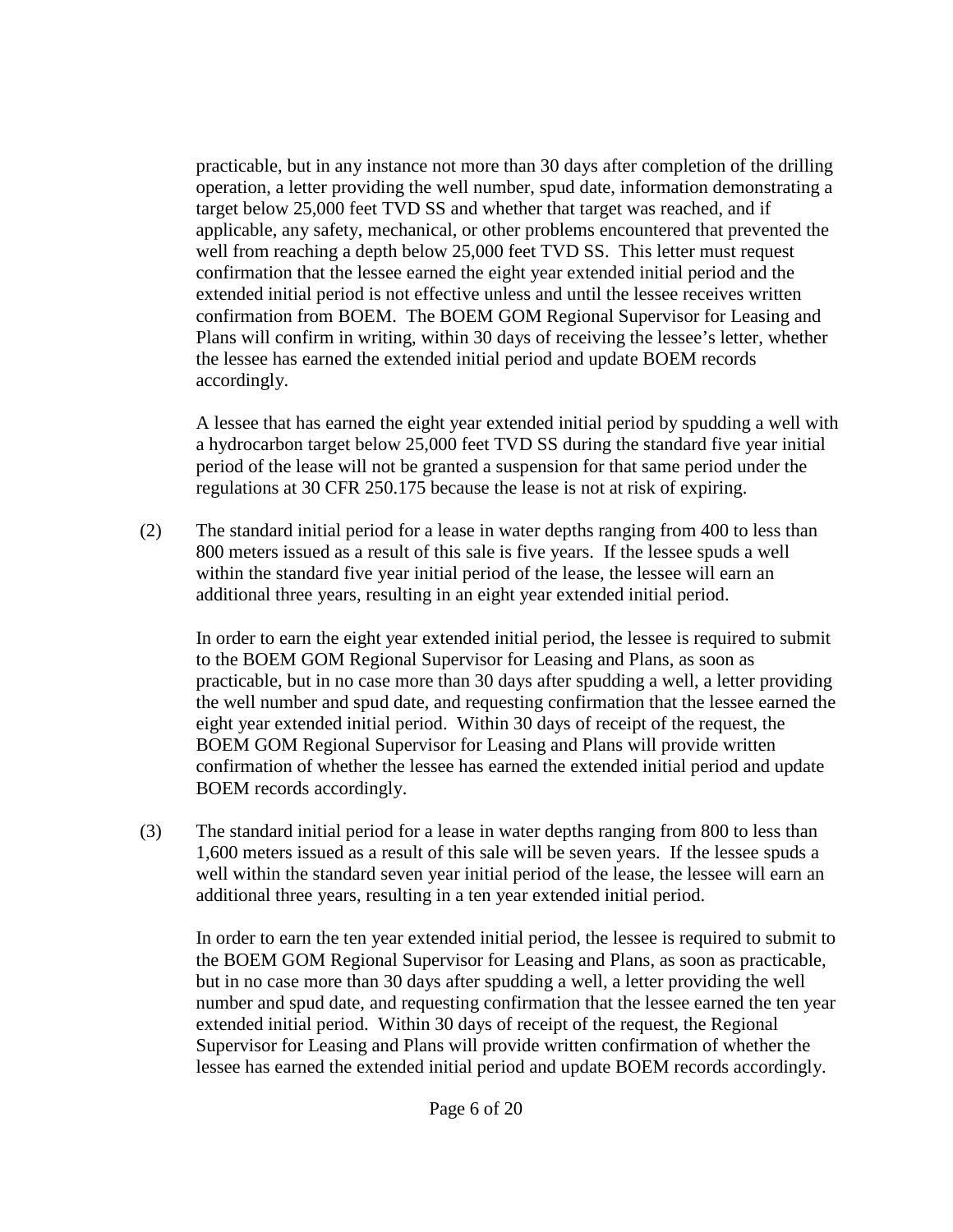(4) The standard initial period for a lease in water depths 1,600 meters or deeper issued as a result of this sale will be ten years.

## **Economic Conditions**

## **Minimum Bonus Bid Amounts**

- \$25.00 per acre or fraction thereof for blocks in water depths less than 400 meters; and
- \$100.00 per acre or fraction thereof for blocks in water depths 400 meters or deeper.

BOEM will not accept a bonus bid unless it provides for a cash bonus in an amount equal to, or exceeding, the specified minimum bid of \$25.00 per acre or fraction thereof for blocks in water depths less than 400 meters, and \$100.00 per acre or fraction thereof for blocks in water depths 400 meters or deeper.

## **Rental Rates**

Annual rental rates are summarized in the following table:

| <b>Rental Rates per Acre or Fraction Thereof</b> |                       |                               |  |
|--------------------------------------------------|-----------------------|-------------------------------|--|
| Water<br>Depth<br>(Meters)                       | <b>Years</b><br>$1-5$ | Years 6, 7, & $8 +$           |  |
| $0 \text{ to } < 200$                            | \$7.00                | $$14.00, $21.00, \& $28.00$   |  |
| $200 \text{ to} < 400$                           | \$11.00               | \$22.00, \$33.00, $&$ \$44.00 |  |
| $400 +$                                          | \$11.00               | \$16.00                       |  |

### **Escalating Rental Rates for Leases with an Eight Year Extended Initial Period in Water Depths Less Than 400 Meters**

Any lessee with a lease in less than 400 meters water depth who earns an eight year extended initial period will pay an escalating rental rate as shown above. The rental rates after the fifth year for blocks in less than 400 meters water depth will become fixed and no longer escalate, if another well is spudded targeting hydrocarbons below 25,000 feet TVD SS after the fifth year of the lease, and BOEM concurs that such a well has been spudded. In this case, the rental rate will become fixed at the rental rate in effect during the lease year in which the additional well was spudded.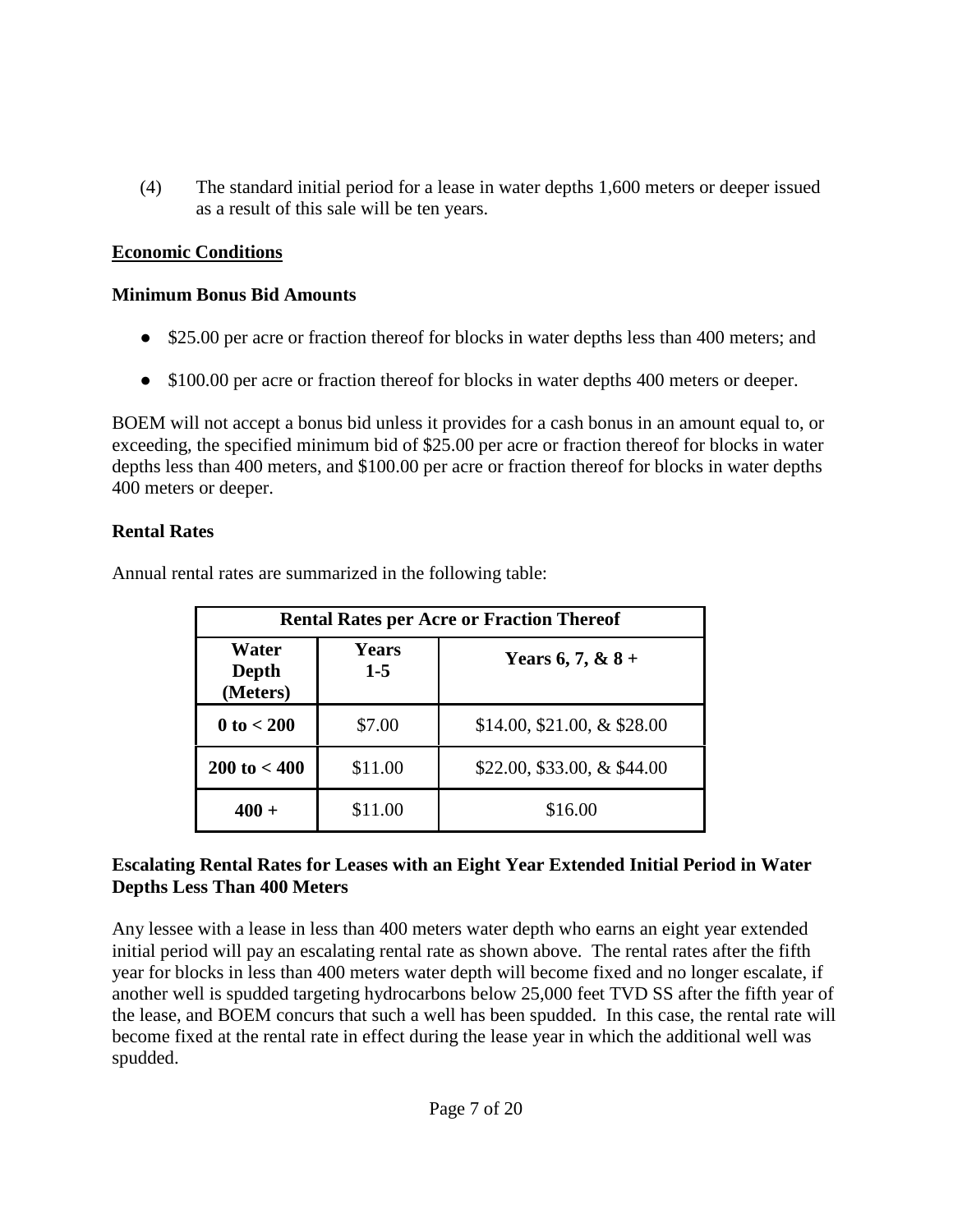## **Royalty Rate**

 $\bullet$  18.75 %

## **Minimum Royalty Rate**

- \$7.00 per acre or fraction thereof per year for blocks in water depths less than 200 meters; and
- \$11.00 per acre or fraction thereof per year for blocks in water depths 200 meters or deeper.

## **Royalty Suspension Provisions**

The issuance of leases with Royalty Suspension Volumes (RSVs) or other forms of royalty relief is authorized under existing BOEM regulations at 30 CFR part 560. The specific details relating to eligibility and implementation of the various royalty relief programs, including those involving the use of RSVs, are codified in BSEE regulations at 30 CFR part 203.

In this sale, the only royalty relief program being offered, which involves the provision of RSVs, relates to the drilling of ultra-deep wells in water depths of less than 400 meters. Leases issued as a result of this sale may be eligible for RSV incentives on gas produced from ultra-deep wells pursuant to 30 CFR part 203. These regulations implement the requirements of the Energy Policy Act of 2005. Under this program, certain wells on leases in less than 400 meters water depth and completed to a drilling depth of 20,000 feet TVD SS or deeper may receive an RSV of 35 billion cubic feet on the production of natural gas. This RSV incentive is subject to applicable price thresholds set forth in the regulation at 30 CFR part 203.

# **IV. LEASE STIPULATIONS**

Consistent with the Record of Decision for the Final Programmatic EIS for the 2017-2022 Five Year Program, Stipulation No. 5 (Topographic Features) and Stipulation No. 8 (Live Bottom) will apply to every lease sale in the Gulf of Mexico Program Area. One or more of the remaining eight stipulations may be applied to leases issued as a result of this sale. The detailed text of these stipulations is contained in the "Lease Stipulations" section of the Proposed NOS package.

- (1) Military Areas
- (2) Evacuation
- (3) Coordination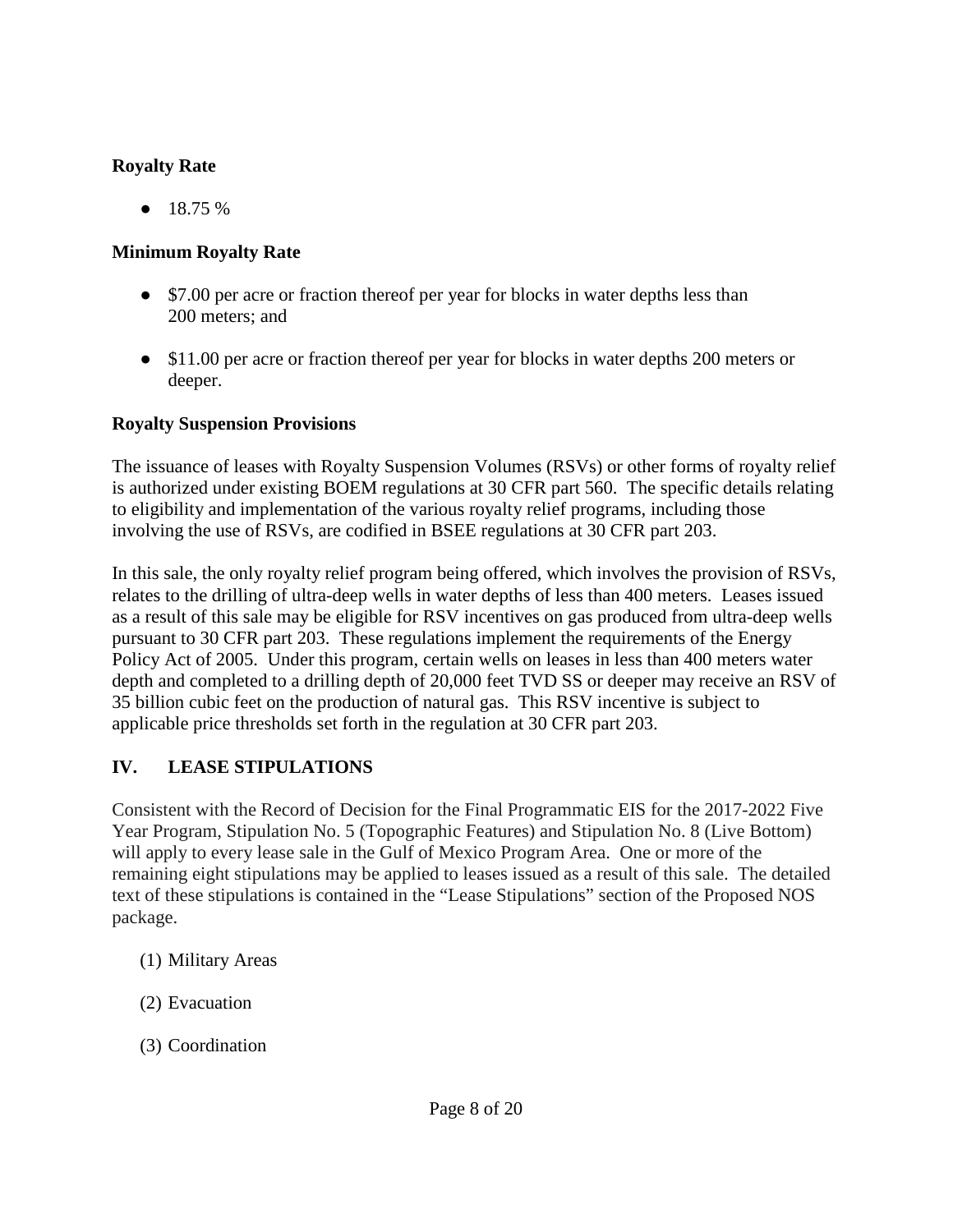- (4) Protected Species
- (5) Topographic Features
- (6) United Nations Convention on the Law of the Sea Royalty Payment
- (7) Agreement between the United States of America and the United Mexican States Concerning Transboundary Hydrocarbon Reservoirs in the Gulf of Mexico
- (8) Live Bottom
- (9) Blocks South of Baldwin County, Alabama
- (10) Below Seabed Operation

#### **V. INFORMATION TO LESSEES**

The following Information to Lessees (ITL) clauses provide detailed information on certain issues pertaining to this proposed oil and gas lease sale. The detailed text of the following ITL clauses is contained in the "Information to Lessees" section of the Proposed NOS Package.

- (1) Navigation Safety
- (2) Ordnance Disposal Areas
- (3) Existing and Proposed Artificial Reefs/Rigs-to-Reefs
- (4) Lightering Zones
- (5) Indicated Hydrocarbons List
- (6) Military Areas
- (7) Bureau of Safety and Environmental Enforcement (BSEE) Inspection and Enforcement of Certain U.S. Coast Guard (USCG) Regulations
- (8) Significant OCS Sediment Resource Areas
- (9) Notice of Arrival on the Outer Continental Shelf
- (10) Bidder/Lessee Notice of Obligations Related to Criminal/Civil Charges and Offenses, Suspension, or Debarment; Disqualification Due to a Conviction under the Clean Air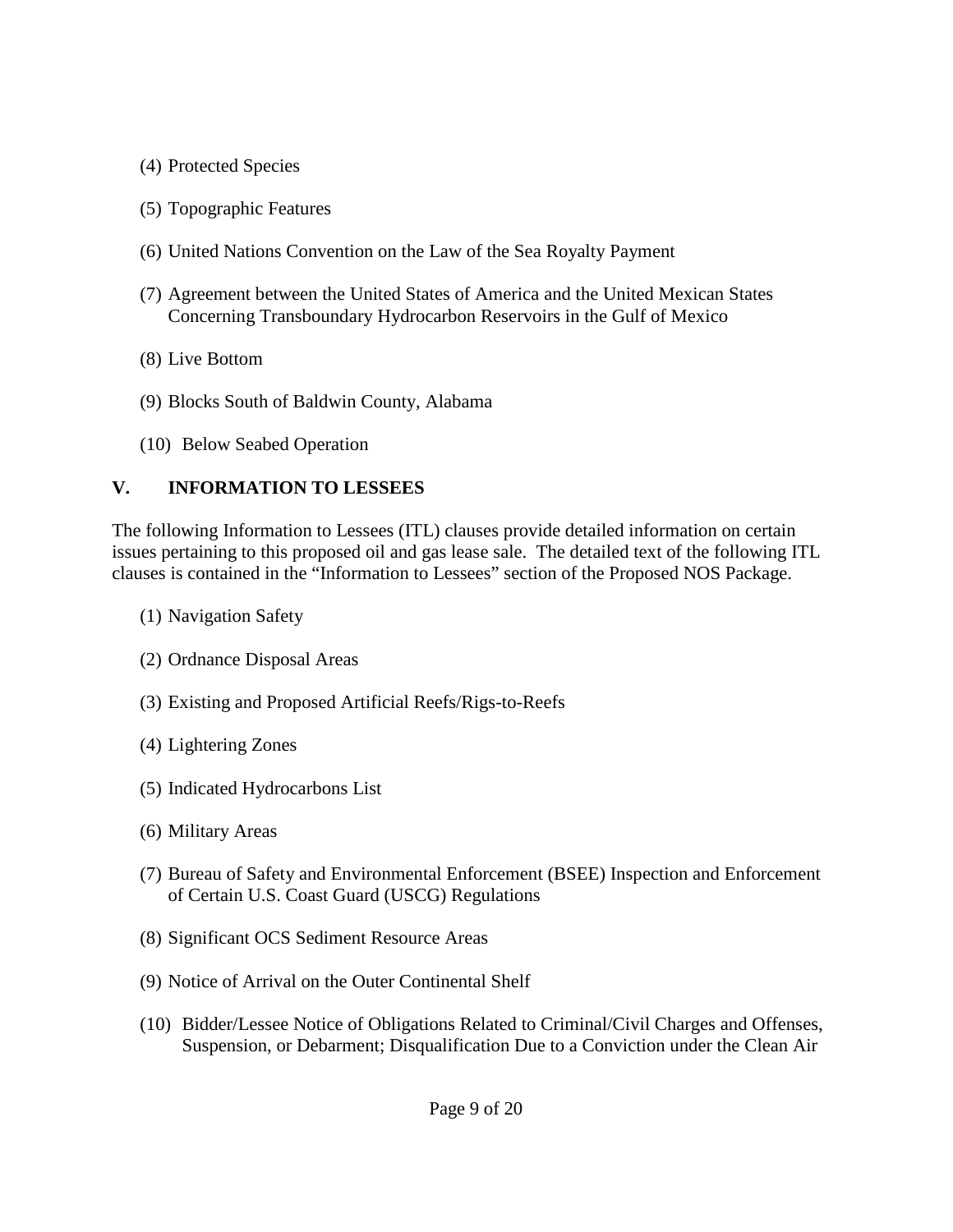Act or the Clean Water Act

- (11) Protected Species
- (12) Proposed Expansion of the Flower Garden Banks National Marine Sanctuary
- (13) Communication Towers
- (14) Deepwater Port Applications for Offshore Oil and Liquefied Natural Gas Facilities
- (15) Ocean Dredged Material Disposal Sites
- (16) Below Seabed Operations
- (17) Industrial Waste Disposal Areas
- (18) Gulf Islands National Seashore
- (19) Air Quality Permit/ Plan Approvals

## **VI. MAPS**

The maps pertaining to this lease sale may be found on the BOEM website at [http://www.boem.gov/Sale-249.](http://www.boem.gov/Sale-249) The following maps also are included in the Proposed NOS Package:

## **Lease Terms and Economic Conditions Map**

The lease terms, financial conditions and the blocks to which these terms and conditions apply are shown on the map "Proposed, GOM, Lease Sale 249, August 2017, Lease Terms and Economic Conditions" included in the Proposed NOS package.

## **Stipulations and Deferred Blocks Map**

The blocks to which one or more lease stipulations may apply are shown on the map entitled, "Proposed, GOM, Lease Sale 249, August 2017, Stipulations and Deferred Blocks Map" included in the Proposed NOS package.

## **VII. BIDDING INSTRUCTIONS**

Bids may be submitted in person or by mail at the address below in the "Mailed Bids" section. Instructions on how to submit a bid, secure payment of the advance bonus bid deposit (if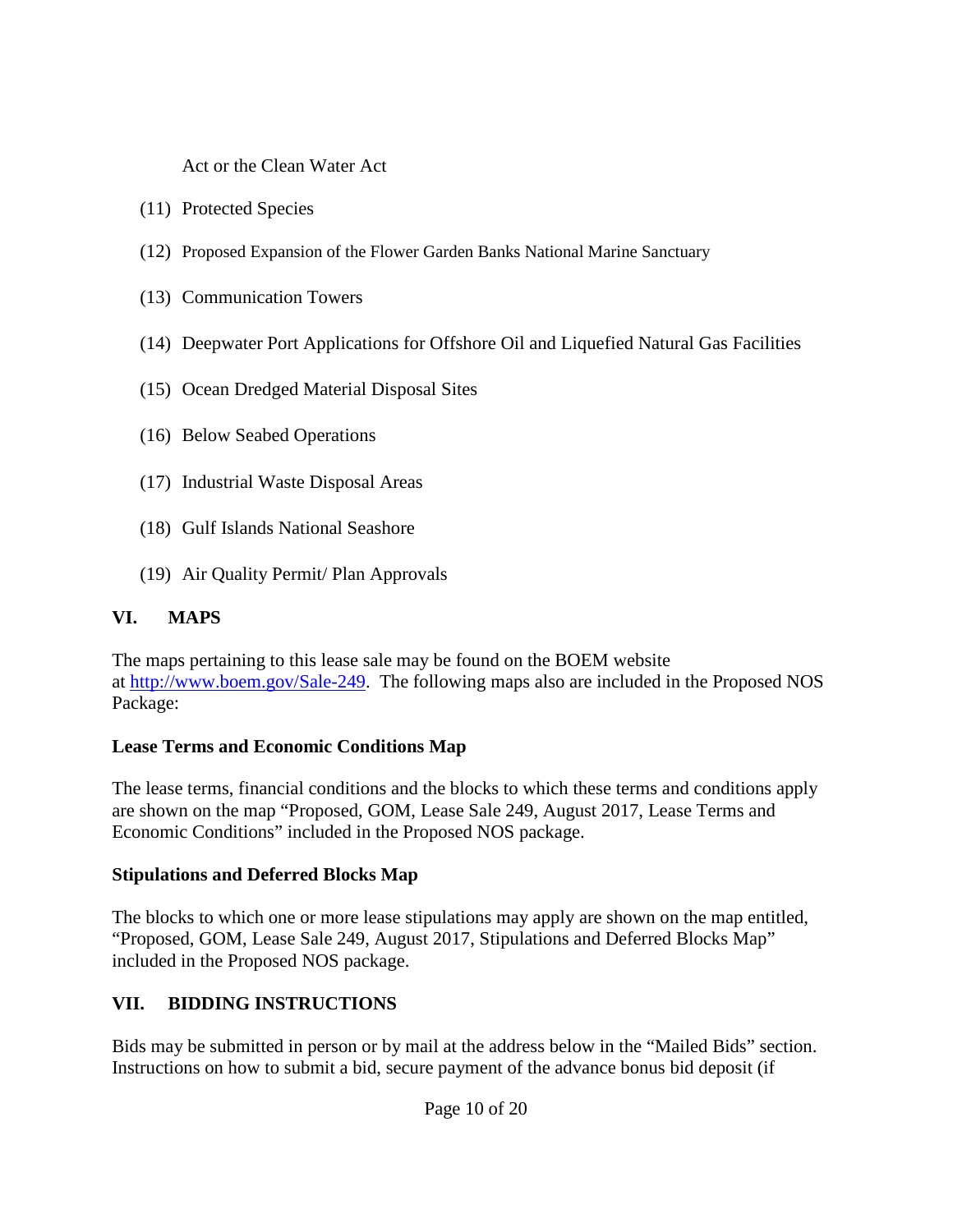applicable), and specific information that must be included with the bid are as follows:

### **Bid Form**

For each block bid upon, a separate sealed bid shall be submitted in a sealed envelope (as described below) and must include:

- Total amount of the bid in whole dollars only;
- Sale number;
- Sale date;
- Each bidder's exact name;
- Each bidder's proportionate interest, stated as a percentage, using a maximum of five decimal places (e.g., 33.33333 percent);
- Typed name and title, and signature of each bidder's authorized officer;
- Each bidder's qualification number;
- Map name and number or Official Protraction Diagram (OPD) name and number;
- Block number: and
- Statement acknowledging that the bidder(s) understands that this bid legally binds the bidder(s) to comply with all applicable regulations.

The information required on the bid(s) will be specified in the document "Bid Form" that will be available in the Final NOS Package. A blank bid form will be provided therein for convenience and may be copied and completed with the necessary information described above.

## **Bid Envelope**

Each bid submitted must be in a separate, sealed, and labeled envelope that includes:

- "Sealed Bid for Oil and Gas Lease Sale 249, not to be opened until 9 a.m. Wednesday, August 16, 2017;"
- Map name and number or OPD name and number;
- Block number for block bid upon; and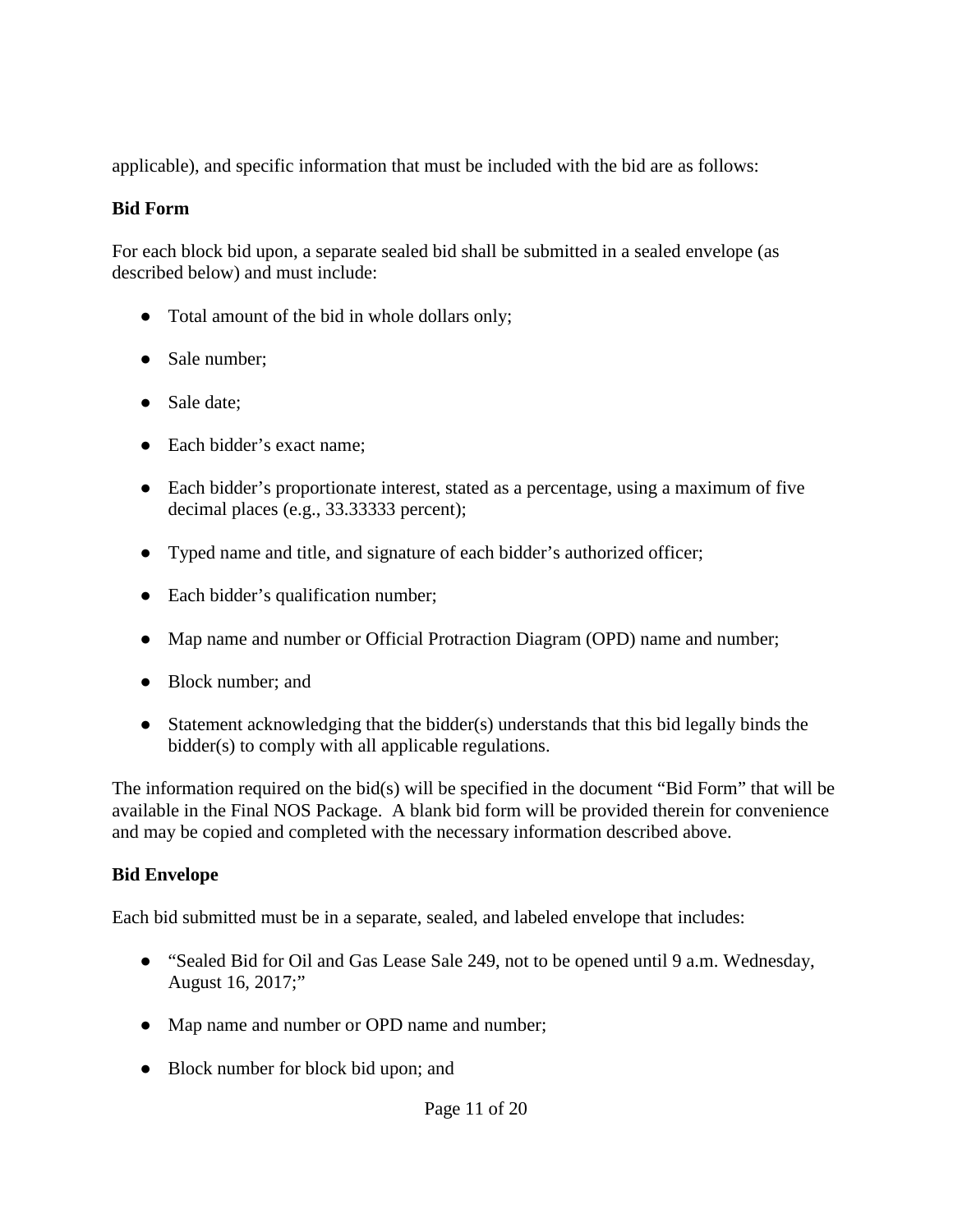● The exact name and qualification number of the submitting bidder only.

The Final NOS Package will include a sample bid envelope for reference.

#### **Mailed Bids**

If bids are mailed, please address the envelope containing the sealed bid envelope(s) as follows:

Attention: Leasing and Financial Responsibility Section BOEM GOM Region 1201 Elmwood Park Boulevard New Orleans, Louisiana 70123-2394

#### **Contains Sealed Bids for GOM Oil and Gas Lease Sale 249. Please Deliver to Ms. Cindy Thibodeaux or Mr. Greg Purvis, 2nd Floor, Immediately.**

#### **Please Note**:

Bidders mailing bid(s) are advised to call Ms. Cindy Thibodeaux at (504) 736-2809, or Mr. Greg Purvis at (504) 736-1729, immediately after putting their bid(s) in the mail, to ensure receipt of bids prior to the Bid Submission Deadline. If BOEM receives bids later than the Bid Submission Deadline, the BOEM Gulf of Mexico Regional Director (RD) will return those bids unopened to bidders. Please see "Section XI. Delay of Sale" regarding BOEM's discretion to extend the Bid Submission Deadline in the case of an unexpected event (e.g., flooding or travel restrictions) and how bidders can obtain more information on such extensions.

#### **Advance Bonus Bid Deposit Guarantee**

Bidders that are not currently an OCS oil and gas lease record title holder or a designated operator, or who have defaulted on a one-fifth bonus bid deposit in the past, must guarantee the payment of the one-fifth bonus bid deposit prior to bid submission. Bidders must provide this guarantee by using one of the following four methods:

- A third-party guarantee;
- Amend an areawide development bond via bond rider;
- A letter of credit; or
- A lump sum payment in advance via Electronic Funds Transfer (EFT).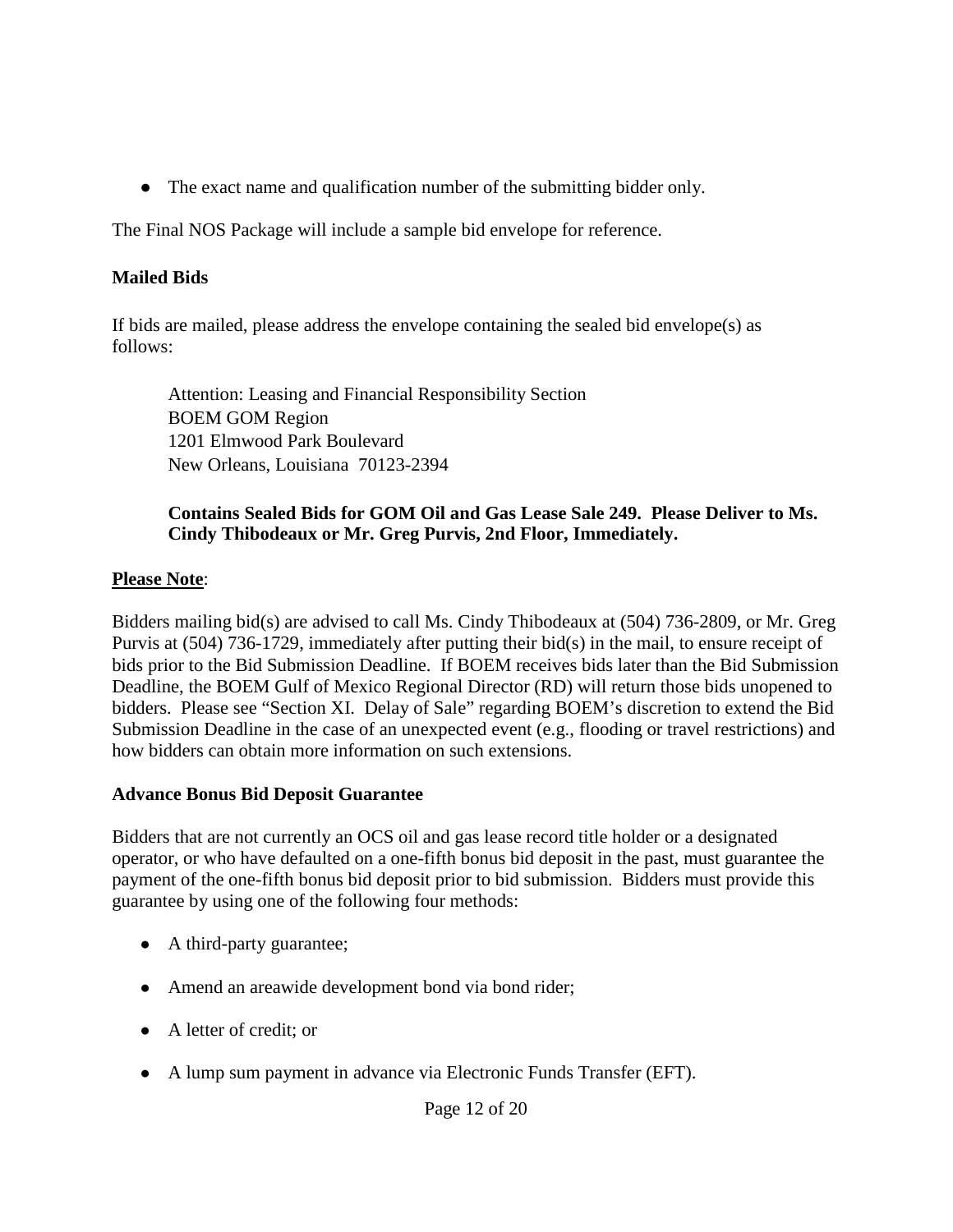For more information on EFT procedures, see Section X of this document entitled, "The Lease Sale."

## **Affirmative Action**

Prior to bidding, each bidder should file Equal Opportunity Affirmative Action Representation Form BOEM-2032 (October 2011, [http://www.boem.gov/BOEM-2032/\)](http://www.boem.gov/BOEM-2032/) and Equal Opportunity Compliance Report Certification Form BOEM-2033 (October 2011, [http://www.boem.gov/BOEM-2033/\)](http://www.boem.gov/BOEM-2033/) with the BOEM GOM Region Adjudication Section. This certification is required by 41 CFR part 60 and Executive Order No. 11246, issued September 24, 1965, as amended by Executive Order No. 11375, issued October 13, 1967, and by Executive Order 13672, issued July 21, 2014. Both forms must be on file for the bidder(s) in the GOM Region Adjudication Section prior to the execution of any lease contract.

## **Geophysical Data and Information Statement (GDIS)**

The GDIS is composed of three parts:

- (1) The "Statement" page includes the company representatives' information and lists of blocks bid on that used proprietary data and those blocks bid on that did not use proprietary data;
- (2) The "Table" listing the required data about each proprietary survey used (see below); and
- (3) The "Maps" being the live trace maps for each survey that are identified in the GDIS statement and table.

Every bidder submitting a bid on a block in GOM Sale 249, or participating as a joint bidder in such a bid, must submit at the time of bid submission all three parts of the GDIS. A bidder must submit the GDIS *even if a joint bidder or bidders on a specific block also have submitted a GDIS*. Any speculative data that has been reprocessed externally or "in-house" is considered proprietary due to the proprietary processing and is no longer considered to be speculative.

The GDIS must be submitted in a separate and sealed envelope, and must identify all proprietary data; reprocessed speculative data, and/or any Controlled Source Electromagnetic surveys, Amplitude Versus Offset (AVO), Gravity, or Magnetic data; or other information used as part of the decision to bid or participate in a bid on the block. The bidder and joint bidder must also include a live trace map (e.g., .pdf and ArcGIS shape file) for each *proprietary* survey that they identify in the GDIS illustrating the actual areal extent of the *proprietary* geophysical data in the survey (see the "Example of Preferred Format" that will be available in the Final NOS Package for additional information). The shape file *should not* include cultural information, only the live trace map of the survey itself.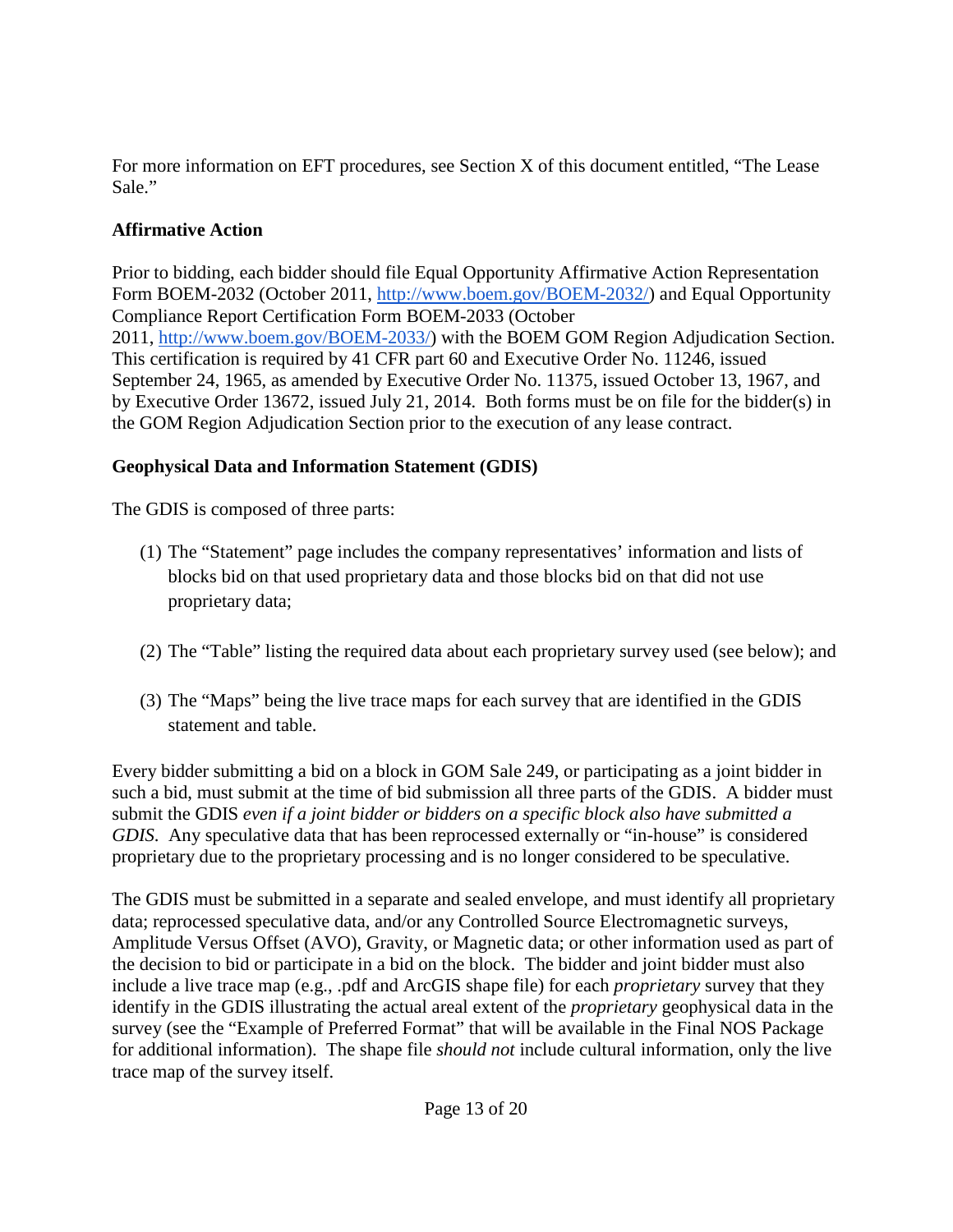The GDIS statement must include the name, phone number, and full address of a contact person and an alternate who are *both knowledgeable about the information and data listed and who are available for 30 days after the sale date.* The GDIS statement also must include a list for all blocks bid upon that did not use proprietary or reprocessed pre- or post-stack geophysical data and information as part of the decision to bid or to participate as a joint bidder in the bid. The GDIS statement must be submitted even if no proprietary geophysical data and information were used in bid preparation for the block.

The GDIS table should have columns that clearly state:

- The sale number;
- The bidder company's name;
- The block area and block number bid on;
- The owner of the original data set (i.e., who initially acquired the data);
- The industry's original name of the survey (e.g., E Octopus);
- The BOEM permit number for the survey;
- Whether the data set is a fast track version;
- Whether the data is speculative or proprietary;
- The data type  $(e.g., 2-D, 3-D, or 4-D)$ ; pre-stack or post-stack; and time or depth);
- The Migration algorithm (e.g., Kirchhoff Migration, Wave Equation Migration, Reverse Migration, Reverse Time Migration) of the data and areal extent of bidder survey (i.e., number of line miles for 2-D or number of blocks for 3-D);
- The computer storage size, to the nearest gigabyte, of each seismic data and velocity volume used to evaluate the lease block; and
- Who reprocessed and the data when the date of final reprocessing was completed (month and year).

The computer storage size information will be used in estimating the reproduction costs for each data set, if applicable. The availability of reimbursement of production costs will be determined consistent with 30 CFR 551.13.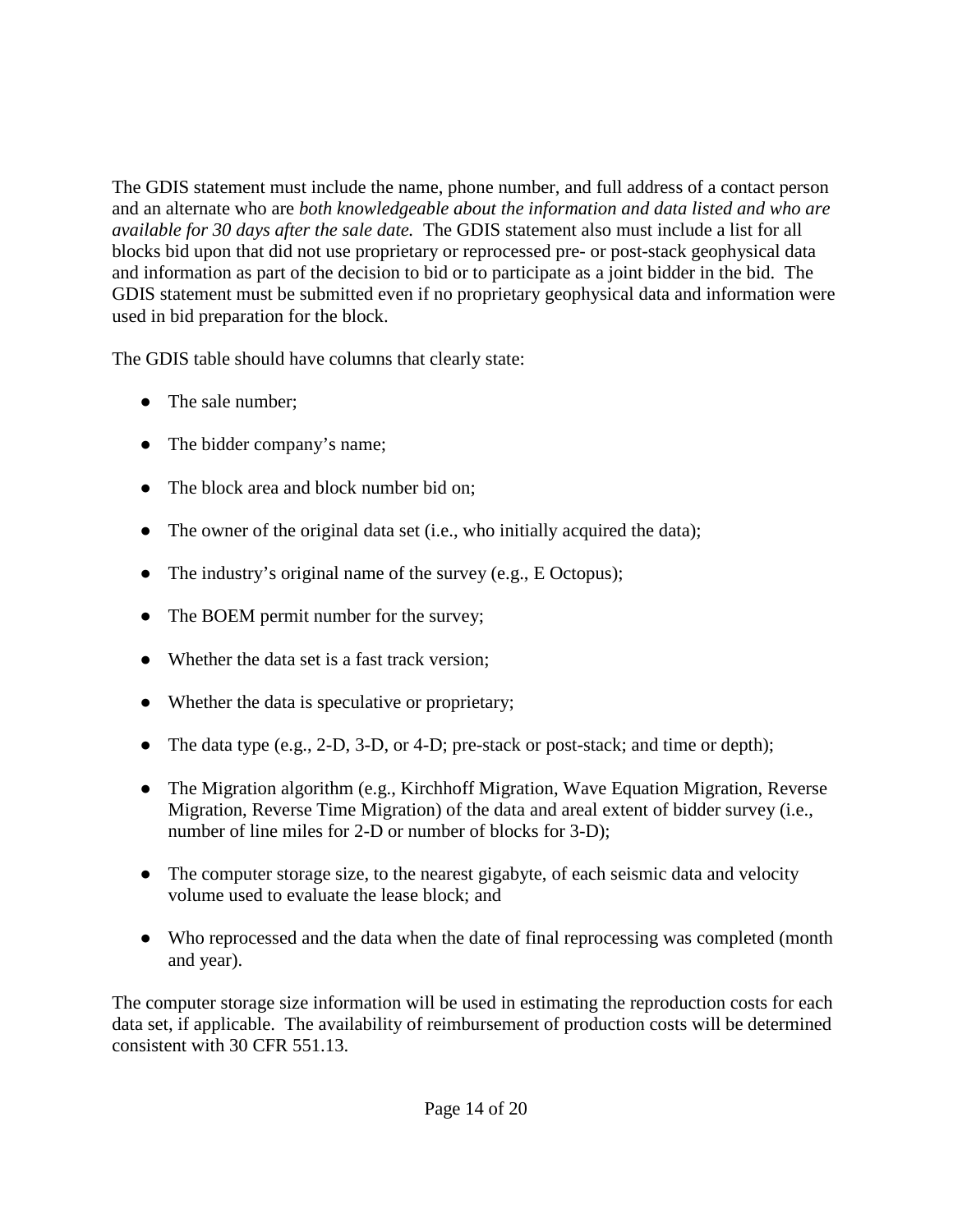If the data was sent to BOEM for bidding in a previous lease sale, list the date the data was processed (month and year) and indicate if AVO data was used in the evaluation. BOEM reserves the right to query about alternate data sets, to quality check, and to compare the listed and alternative data sets to determine which data set most closely meets the needs of the fair market value determination process. An example of the preferred format of the table will be available in the Final NOS Package, as well as a blank digital version of the preferred table, on the GOM Sale 249 webpage at<http://www.boem.gov/Sale-249/> once the Final NOS is published.

The GDIS maps are live trace maps (in .pdf and ArcGIS shape files) that should be submitted for each *proprietary* survey that is identified in the GDIS table. They should illustrate the actual areal extent of the proprietary geophysical data in the survey (see the "Example of Preferred Format" that will be available in the Final NOS Package for additional information).

Pursuant to 30 CFR 551.12 and 30 CFR 556.501, as a condition of the sale, the BOEM Gulf of Mexico RD requests that all bidders and joint bidders submit the proprietary data identified on their GDIS within 30 days after the lease sale (unless they are notified after the lease sale that BOEM has withdrawn the request). This request only pertains to proprietary data that is not commercially available. Commercially available data is not required to be submitted to BOEM, and reimbursement will not be provided if such data is submitted by a bidder. The BOEM Gulf of Mexico RD will notify bidders and joint bidders of any withdrawal of the request, for all or some of the proprietary data identified on the GDIS, within 15 days of the lease sale. Pursuant to 30 CFR part 551 and 30 CFR 556.501, as a condition of this sale, all bidders required to submit data must ensure that the data is received by BOEM no later than the 30th day following the lease sale, or the next business day if the submission deadline falls on a weekend or Federal holiday. The data must be submitted to BOEM at the following address:

> Bureau of Ocean Energy Management Resource Studies, MS 881A 1201 Elmwood Park Blvd. New Orleans, LA 70123-2304

BOEM recommends that bidders mark the submission's external envelope as "Deliver Immediately to DASPU." BOEM also recommends that the data be submitted in an internal envelope, or otherwise marked, with the following designation: "Proprietary Geophysical Data Submitted Pursuant to GOM Sale 249 and used during <Bidder Name's> evaluation of Block <Block Number>."

In the event a person supplies any type of data to BOEM, that person must meet the following requirements to qualify for reimbursement:

(1) Persons must be registered with the System for Award Management (SAM) (formerly known as the Central Contractor Registration (CCR)). CCR usernames will not work in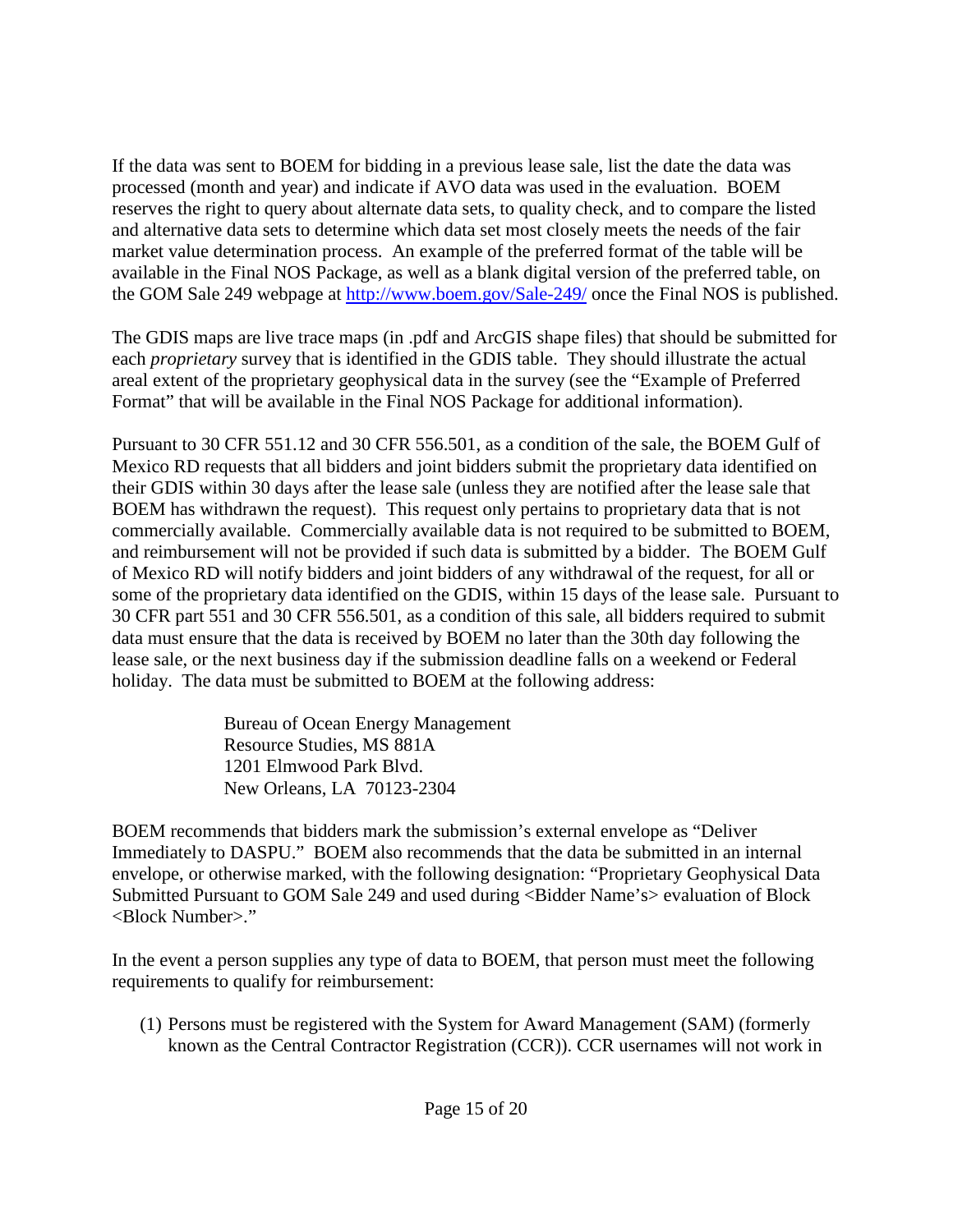SAM. A new SAM User Account is needed to register or update an entity's records. The website for registering is [https://www.sam.gov.](https://www.sam.gov/)

- (2) Persons must be enrolled in the Department of Treasury's Internet Payment Platform (IPP) for electronic invoicing. The person must enroll in the IPP at [https://www.ipp.gov/.](https://www.ipp.gov/) Access then will be granted to use the IPP for submitting requests for payment. When a request for payment is submitted, it must include the assigned Purchase Order Number on the request.
- (3) Persons must have a current On-line Representations and Certifications Application at [https://www.sam.gov.](https://www.sam.gov/)

## **Please Note**:

The GDIS Information Table *must be submitted digitally*, preferably as an Excel spreadsheet, on a CD or DVD along with the seismic data map(s). If bidders have any questions, please contact Ms. Dee Smith at (504) 736-2706, or Mr. John Johnson at (504) 736-2455. Bidders should refer to Section X of this document, "The Lease Sale: Acceptance, Rejection, or Return of Bids," regarding a bidder's failure to comply with the requirements of the Final NOS. This also includes any failure to submit information as required in the Final NOS or Final NOS package.

## **Telephone Numbers/Addresses of Bidders**

BOEM requests that bidders provide this information in the suggested format prior to or at the time of bid submission. The suggested format will be included in the Final NOS package. Do not enclose this form inside the sealed bid envelope.

## **Additional Documentation**

BOEM may require bidders to submit other documents in accordance with 30 CFR 556.107, 30 CFR 556.401, 30 CFR 556.501, and 30 CFR 556.513.

# **VIII. BIDDING RULES AND RESTRICTIONS**

## **Restricted Joint Bidders**

On November 4, 2016, BOEM published the most recent List of Restricted Joint Bidders in the *Federal Register* at 81 FR 76962. Potential bidders are advised to refer to the *Federal Register*, prior to bidding, for the most current List of Restricted Joint Bidders in place at the time of the lease sale. Please refer to joint bidding provisions at 30 CFR 556.511-515 for additional restrictions.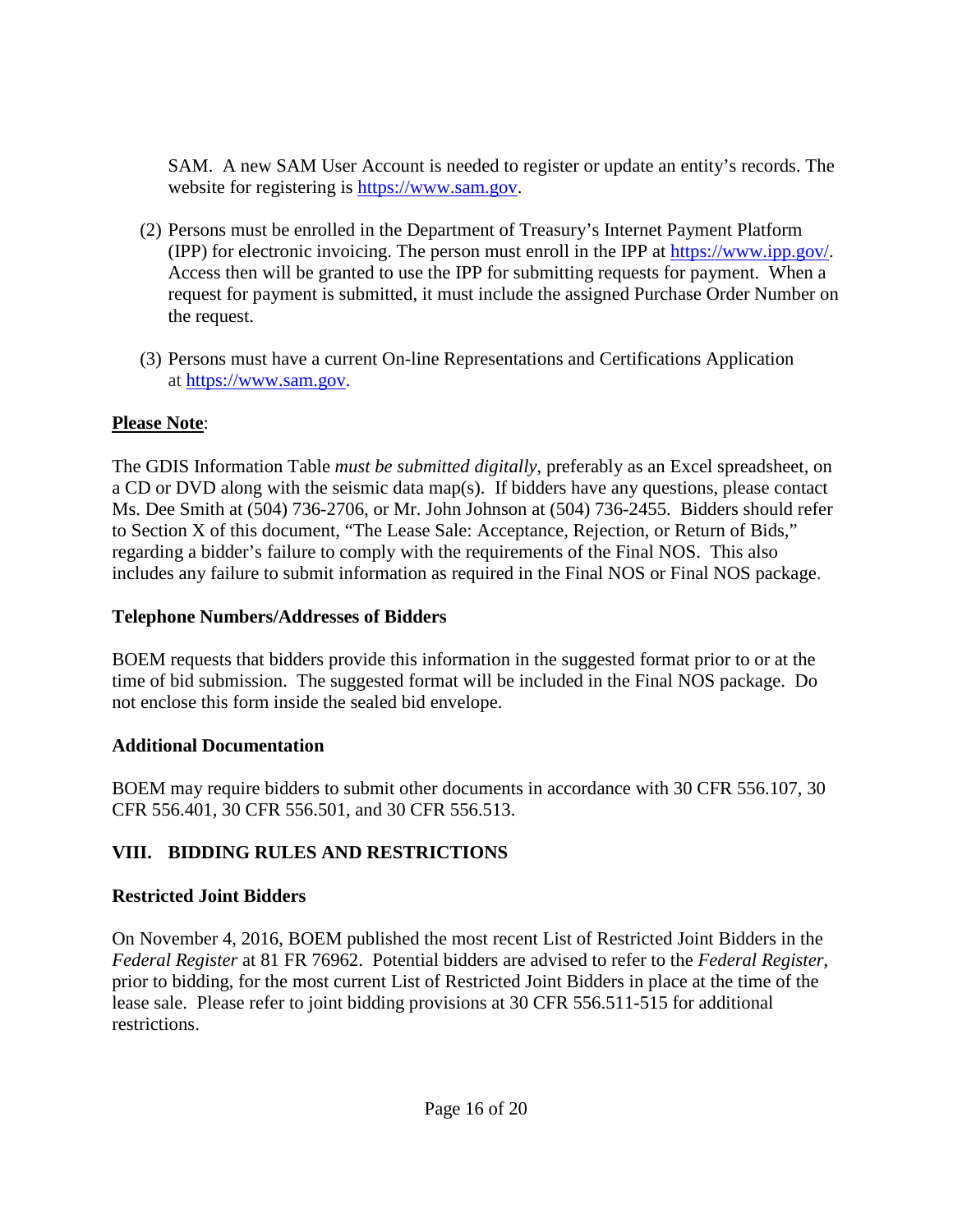### **Authorized Signatures**

All signatories executing documents on behalf of bidder(s) must execute the same in conformance with the BOEM qualification records. Bidders are advised that BOEM considers the signed bid to be a legally binding obligation on the part of the bidder(s) to comply with all applicable regulations, including payment of one-fifth of the bonus bid on all high bids. A statement to this effect is included on each bid form (see the document "Bid Form" that will be available in the Final NOS Package).

## **Unlawful Combination or Intimidation**

BOEM warns bidders against violation of 18 U.S.C. § 1860, prohibiting unlawful combination or intimidation of bidders.

## **Bid Withdrawal**

Bids may be withdrawn only by written request delivered to BOEM prior to the Bid Submission Deadline. The withdrawal request must be on company letterhead and must contain the bidder's name, its BOEM qualification number, the map name/number, and the block number(s) of the bid(s) to be withdrawn. The withdrawal request must be executed by an authorized signatory in conformance with the BOEM qualification records. The name and title of the authorized signatory must be typed under the signature block on the withdrawal request. The BOEM Gulf of Mexico RD, or the RD's designee, will indicate their approval by signing and dating the withdrawal request.

## **Bid Rounding**

Minimum bonus bid calculations, including rounding, for all blocks will be shown in the document "List of Blocks Available for Leasing" included in the Final NOS Package. The bonus bid amount must be stated in whole dollars. If the acreage of a block contains a decimal figure, then prior to calculating the minimum bonus bid, BOEM will round up to the next whole acre. The appropriate minimum rate per acre will then be applied to the whole (rounded up) acreage. If this calculation results in a fractional dollar amount, the minimum bonus bid will be rounded up to the next whole dollar amount. The bonus bid amount must be greater than or equal to the minimum bonus bid in whole dollars.

# **IX. FORMS**

The Final NOS package will include instructions, samples, and/or preferred formats for the following items. BOEM strongly encourages bidders to use the recommended formats. If bidders use another format, they are responsible for including all the information specified for each item in the Final NOS package.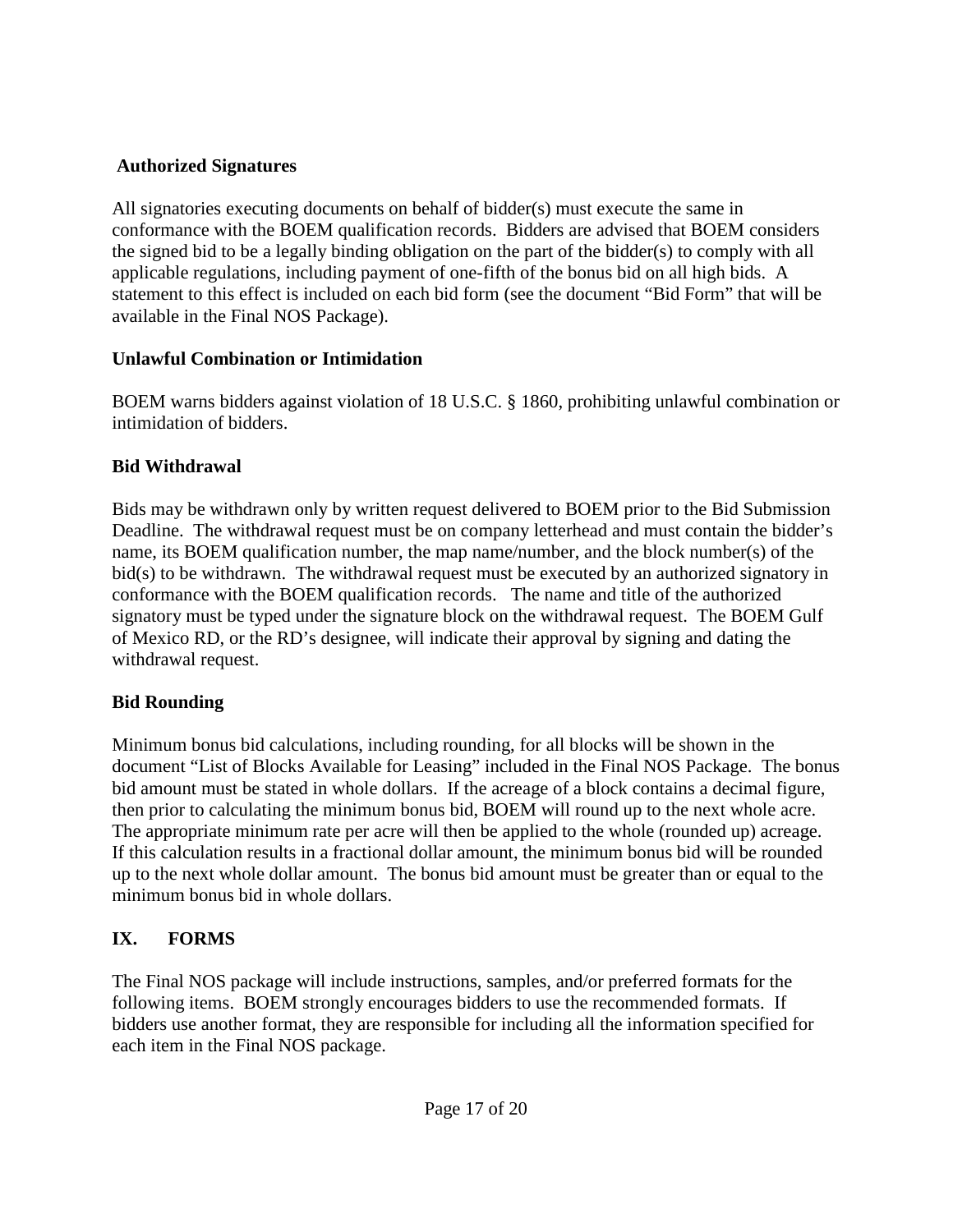- (1) Bid Form
- (2) Sample Completed Bid
- (3) Sample Bid Envelope
- (4) Sample Bid Mailing Envelope
- (5) Telephone Numbers/Addresses of Bidders Form
- (6) GDIS Form
- (7) GDIS Envelope Form

# **X. THE LEASE SALE**

## **Bid Opening and Reading**

Sealed bids received in response to the Final NOS will be opened at the place, date, and hour specified in the Final NOS. The venue will not be open to the public. Instead, the bid opening will be available for the public to view on BOEM's website at [www.boem.gov](http://www.boem.gov/) via livestreaming. The opening of the bids is for the sole purpose of publicly announcing and recording the bids received; no bids will be accepted or rejected at that time.

## **Bonus Bid Deposit for Apparent High Bids**

Each bidder submitting an apparent high bid must submit a bonus bid deposit to the Office of Natural Resources Revenue (ONRR) equal to one-fifth of the bonus bid amount for each such bid. A copy of the notification of the high bidder's one-fifth bonus bid requirement deposit may be obtained on the day of the bid opening on the BOEM website at [http://www.boem.gov/Sale-](http://www.boem.gov/Sale-249/)[249/](http://www.boem.gov/Sale-249/) under the heading "Notification of EFT 1/5 Bonus Liability." All payments must be deposited electronically into an interest-bearing account in the U.S. Treasury by 11:00 a.m. Eastern Time the day following the bid reading (no exceptions). Account information is provided in the "Instructions for Making Electronic Funds Transfer Bonus Payments" found on the BOEM website identified above.

BOEM requires bidders to use EFT procedures for payment of one-fifth bonus bid deposits for GOM Sale 249, following the detailed instructions contained on the ONRR Payment Information webpage at [http://www.onrr.gov/FM/PayInfo.htm.](http://www.onrr.gov/FM/PayInfo.htm) Acceptance of a deposit does not constitute and shall not be construed as acceptance of any bid on behalf of the United States.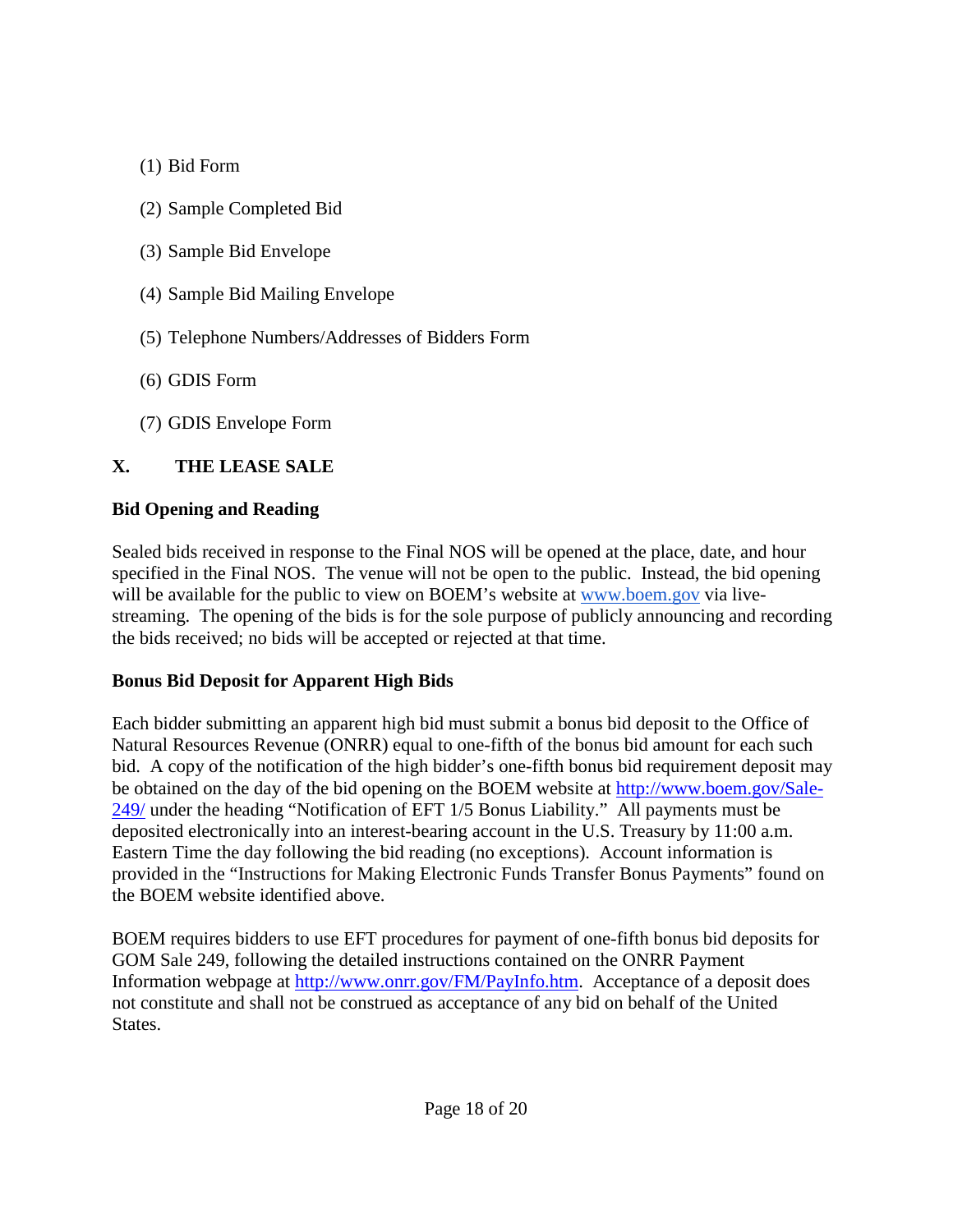#### **Withdrawal of Blocks**

The United States reserves the right to withdraw any block from this lease sale prior to issuance of a written acceptance of a bid for the block.

### **Acceptance, Rejection, or Return of Bids**

The United States reserves the right to reject any and all bids. No bid will be accepted, and no lease for any block will be awarded to any bidder, unless:

- (1) The bidder has complied with all requirements of the Final NOS, including those set forth in the documents contained in the Final NOS Package and applicable regulations;
- (2) The bid is the highest valid bid; and
- (3) The amount of the bid has been determined to be adequate by the authorized officer.

Any bid submitted that does not conform to the requirements of the Final NOS and Final NOS package, OCSLA, or other applicable statute or regulation may be rejected and returned to the bidder. The U.S. Department of Justice and the Federal Trade Commission will review the results of the lease sale for antitrust issues prior to the acceptance of bids and issuance of leases.

## **Bid Adequacy Review Procedures for GOM Sale 249**

To ensure that the U.S. Government receives a fair return for the conveyance of leases from this sale, high bids will be evaluated in accordance with BOEM's bid adequacy procedures which are available at: [http://www.boem.gov/Oil-and-Gas-Energy-Program/Leasing/Regional-](http://www.boem.gov/Oil-and-Gas-Energy-Program/Leasing/Regional-Leasing/Gulf-of-Mexico-Region/Bid-Adequacy-Procedures.aspx)[Leasing/Gulf-of-Mexico-Region/Bid-Adequacy-Procedures.aspx.](http://www.boem.gov/Oil-and-Gas-Energy-Program/Leasing/Regional-Leasing/Gulf-of-Mexico-Region/Bid-Adequacy-Procedures.aspx)

## **Lease Award**

BOEM requires each bidder awarded a lease to:

- (1) Execute all copies of the lease (Form BOEM-2005 (October 2011), as amended);
- (2) Pay by EFT the balance of the bonus bid amount and the first year's rental for each lease issued in accordance with the requirements of 30 CFR 218.155 and 556.520(a); and
- (3) Satisfy the bonding requirements of 30 CFR part 556, subpart I, as amended.

ONRR requests that only one transaction be used for payment of the balance of the bonus bid amount and the first year's rental.